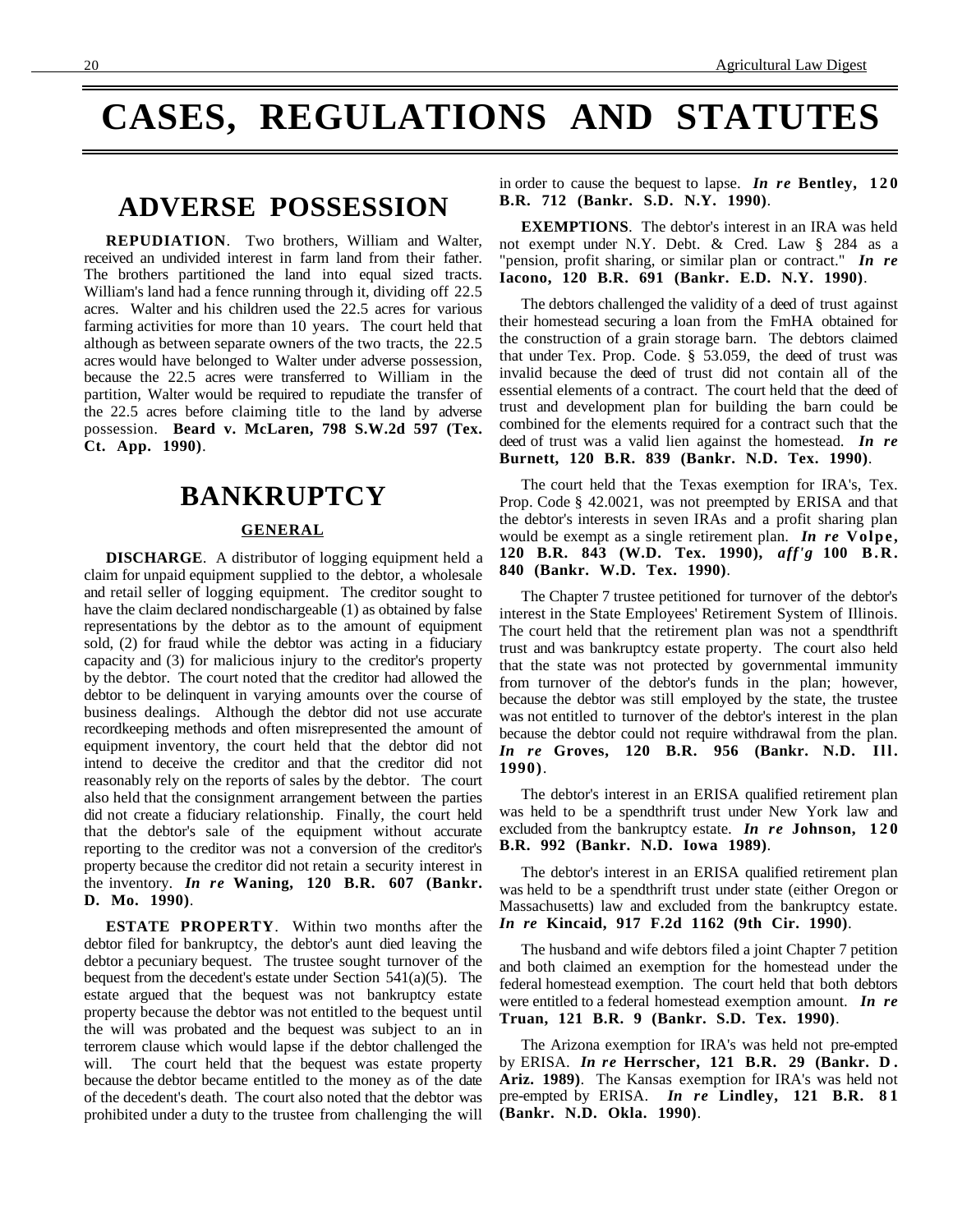The debtor's interest in money received from a state employee retirement fund was not exempt where the debtor voluntarily terminated employment and voluntarily withdrew the money. *In re* **Fitak, 121 B.R. 224 (S.D. Ohio 1990)**.

#### **CHAPTER 12**

**PLAN**. The debtor partnership's Chapter 12 plan was not confirmed where (1) the plan did not provide for payment of the value of planted crops remaining after payment of secured creditors, (2) the interest rate, 9.75 percent, on deferred payments of secured claims, was less than the interest rate on Treasury Bills plus two percent, 10.85 percent, (3) the debtor failed to demonstrate sufficient source of operating funds to support income projections during the plan, and  $(4)$  the plan made provision for payments on a lien against property not owned by the partnership. *In re* **Lupfer Bros., 120 B.R. 1002 (Bankr. W.D. Mo. 1990)**.

In the debtor's plan, a bank's secured claim was listed as such but the debtor agreed not to seek alteration of the bank's claim in a state court action in tort for fraud and breach of fiduciary duty. The bank argued that the Chapter 12 plan preempts any state court action altering the relationship of the bank and the debtor. The court held that because the state tort action did not seek to alter the contractural relationship between the debtor and the bank, the state tort action was not pre-empted by the Chapter 12 plan. *In re* **Mann Farms, Inc., 917 F.2d 1210 (9th Cir. 1990)**.

#### **CHAPTER 13**

**PLAN**. The debtor filed a previous Chapter 13 case in which a first mortgage against their house was discharged. The debtor filed a second Chapter 13 case and proposed a plan which would pay the arrearage of the mortgage and resume regular payments. The court held that because the discharge of the mortgage in the first case relieves the debtor of any liability on the mortgage, the debtor may not include the mortgage in a later case. *In re* **Lawson, 120 B.R. 859 (Bankr. W.D. Ky. 1990)**.

#### **FEDERAL TAXATION**

**ATTORNEY FEES**. The debtor was not allowed to deduct the legal fees incurred in bankruptcy where the attorney did not bill the debtor because of a conflict of interest. **Allen v. Comm'r, T.C. Memo. 1990-651**.

**AUTOMATIC STAY**. An IRS notice of deficiency for excise tax liability due for self-dealing was not prohibited by the automatic stay after the debtor's Chapter 11 plan was confirmed. **Moody v. Comm'r, 95 T.C. No. 4 7 (1990)**.

Similarly, the release of a debtor from dischargeable debts terminated the automatic stay and restored jurisdiction to the Tax Court. **Ginella v. Comm'r, T.C. Memo. 1990- 648**.

**DISCHARGE**. The debtor filed a Chapter 7 case in March 1988, within 240 days of the IRS assessment of the debtor's tax liability for 1981, 1982 and 1983. Upon learning that those taxes would not be dischargeable, in September 1988, the debtor filed for and obtained a dismissal of the case,

stating the discharge issue as reason for the dismissal. The debtor filed a second Chapter 7 case 22 days later, more than 240 days after the taxes for 1981, 1982 and 1983 were assessed. The court held that the 240 day limitation period was tolled during the first Chapter 7 case; therefore, the taxes remained nondischargeable. *In re* **Davidson, 120 B.R. 777 (Bankr. D. N.J. 1990)**.

The debtor filed a Chapter 7 petition in October 1987 and discharge was granted in October 1989. The debtor filed a Chapter 13 petition in April 1990 and the IRS filed a claim for income taxes for 1985 through 1987 taxable years. The court held that the three year time limit on nondischargeability of taxes for which a return was due more than three years before the petition was tolled during the Chapter 7 case and the taxes were nondischargeable in the Chapter 13 case. *In re* **Bryant, 120 B.R. 983 (Bankr. E.D. Ark. 1990)**.

The debtors filed a Chapter 7 case in August 1989 and claimed their taxes for 1981, 1982 and 1983 were dischargeable because the tax deficiency for those years was assessed when the returns for those years were audited. The deficiencies resulted from the debtors' use of investment tax credit carrybacks from a tax shelter. After the IRS audited the tax returns, an assessment was delayed while litigation involving the status of the tax shelter was pursued. After the tax shelter was held invalid, the debtor petitioned the Tax Court for a determination of tax liability. After the Tax Court determined the debtors' tax liability, the IRS sent the debtors notice of the deficiency in June 1989. The court held that the date of assessment was the date this notice was sent to the debtors, within 240 days of the bankruptcy filing and the taxes were nondischargeable. *In re* **Oldfield, 121 B.R. 249 (Bankr. E.D. Ark. 1990)**.

**PRIORITY**. The assessments made against the debtor for failure under ERISA to meet the minimum funding requirements were not taxes entitled to a seventh priority but were penalties subject to equitable subordination to claims of other unsecured creditors, although no inequitable conduct by the IRS was found. **Matter of Mansfield Tire & Rubber Co., 120 B.R. 862 (N.D. Ohio 1990),** *aff'g* **80 B.R. 395 (Bankr. N.D. Ohio 1987)**.

**SETOFF**. The debtor filed for a refund of taxes paid in two pre-petition taxable years and the IRS asserted its right to offset the refund and interest against the debtor's pre-petition tax liabilities. The debtor and IRS signed an agreement which acknowledged the refund and IRS setoff rights and the debtor filed a motion for enforcement of the agreement. The court held that the IRS did have a right to offset the refund against other pre-petition tax liabilities and that the offset occurred as of the date six months after the IRS failed to respond to the debtor's claim for a refund. *In re* **Rozel Industries, Inc., 120 B.R. 944 (Bankr. N.D. Ill. 1990)**.

# **CONTRACTS**

**WARRANTY**. The plaintiff purchased tomato seeds from the defendant and the sales contract contained disclaimer of warranty and limitation of liability clauses which limited the defendant's liability to the price of the seed purchased. The plaintiff sued for the loss of the seed and profits because the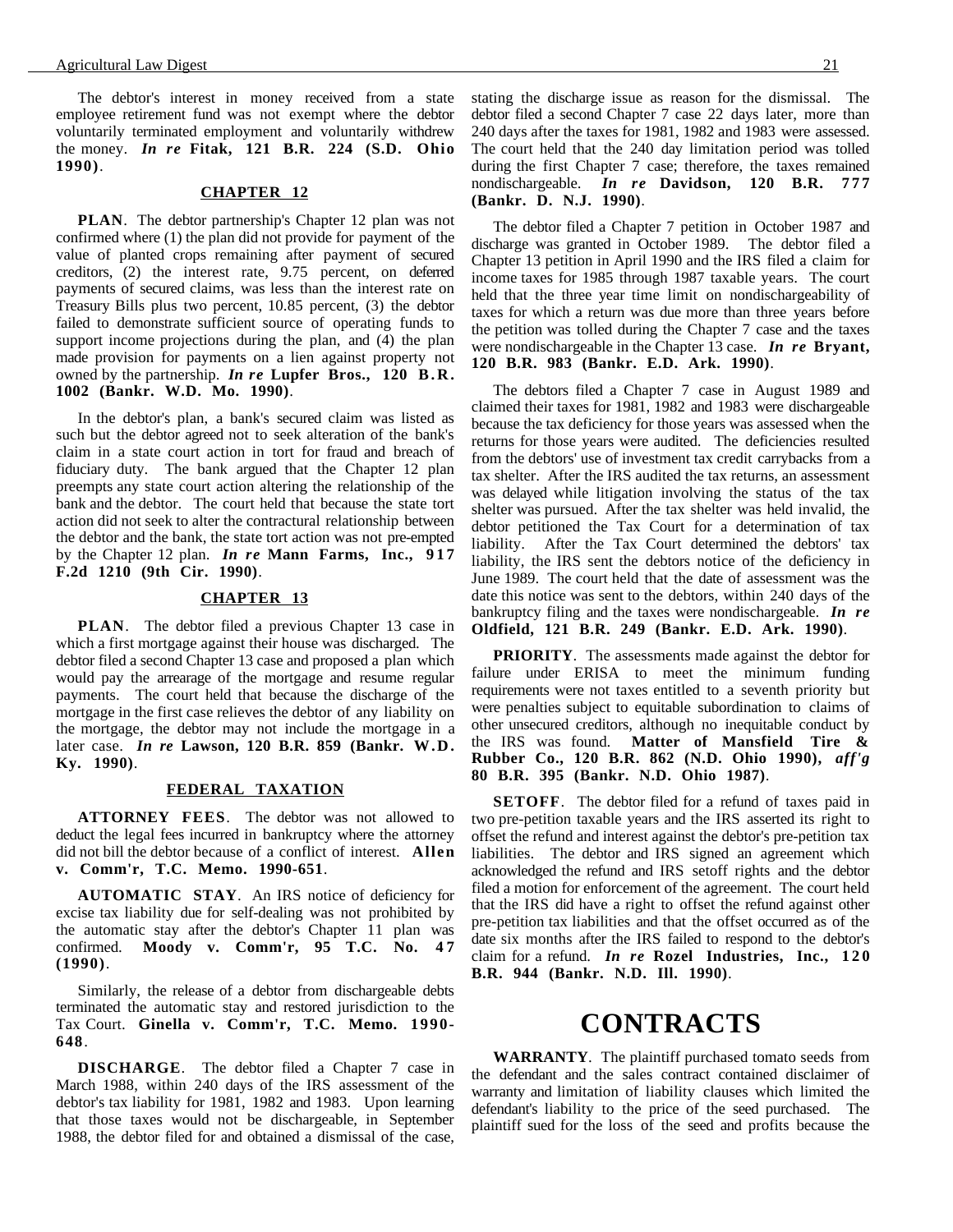tomato plants were infected with tomato canker, a seed borne disease. The plaintiff claimed that the limitation clauses were unconscionable. The court held that the clauses were not unconscionable because of the experience of the plaintiff in buying tomato seeds and the inability of the defendant to detect the disease in tests conducted on the seed. **Jones v. Asgrow Seed Co., 749 F. Supp. 836 (N.D. Ohio 1990)**.

### **CORPORATIONS**

**INDEMNIFICATION**. The plaintiff was a commodity broker with an account with a corporation to sell almonds in Northern California. Two of the corporation's employees who started their own brokerage business were able to take the brokerage account from the plaintiff. The plaintiff sued the corporation and two of its employees for breach of contract, intentional interference with contract and intentional interference with prospective economic advantage. The trial court awarded damages to the plaintiff as against only the two employees. The employees sought indemnification from the corporation under Cal. Corp. Code § 317. The court held that the employees were not entitled to indemnification because the employees were sued for their actions taken for their own benefit and not for the benefit of the corporation and the employees did act in good faith. The court also held that an indemnification agreement between the corporation and the employees was insufficient because the agreement only provided for indemnification as required by Section 317. **Plate v .** Sun-Diamond Growers of Cal., 275 Cal. Rep. 667 **(Cal. Ct. App. 1990)**.

# **FEDERAL AGRICULTURAL PROGRAMS**

**ADMINISTRATIVE PROCEDURE**. The plaintiffs filed suit against the EPA challenging the EPA policy of treating pesticides which have not received EPA approval but have been found to cause cancer (new pesticides) differently from pesticides which have received approval but have been found to cause cancer (old pesticides). Old pesticides are not subjected by the EPA to the statutory requirement that pesticides be banned if they concentrate in processed foods in sufficient amounts to cause cancer. The court held (1) the EPA policy was subject to judicial review without requiring the plaintiffs to pursue administrative review first, (2) the EPA policy was a final agency action even though the EPA stated that it had not reached a final position on the issue, because the EPA had been applying the rule for over 20 years, (3) the court had authority to order EPA compliance with the statute because the statute provided mandatory requirements on the EPA, (4) the matter was sufficiently ripe for judicial review because the administrative review procedures would be inefficient and duplicative in requiring the plaintiffs to bring actions for individual pesticides, and (5) the plaintiffs stated a claim for which relief may be granted in that the statutory provisions are mandatory on the EPA and do not allow agency discretion in application as to "new" versus "old" pesticides. **California ex. rel. Van de Kamp v. Reilly, 750 F. Supp. 4 3 3 (E.D. Cal. 1990)**.

**BORROWER'S RIGHTS**. The plaintiffs were farmers with FmHA loans who received discharges in bankruptcy. Under 7 C.F.R. §§ 1951.907(c), 1962.47(a)(3)(ii), the FmHA did not send notices to these debtors of their rights under the loan servicing programs. The FmHA argued that because the personal obligations of the farmers had been extinguished by the discharges, the farmer no longer were borrowers entitled to the loan servicing benefits. The court held that the FmHA regulations were reasonable interpretations of the statutory provisions governing restructuring rights of FmHA borrowers. **Lee v. Yeutter, 917 F.2d 1104 (8th Cir. 1990),** *aff'g* **106 B.R. 588 (D. Minn. 1989)**.

**CATTLE**. The AMS has issued proposed rules for grade standards for dairy breeding cattle. The cattle would be graded on the basis of weight for age, body capacity, feet and legs, dairy character and mammary development. The Dairy Cow Unified Score Card of the Purebred Dairy Cattle Association will be used as a guide in applying the standards. **56 Fed. Reg. 801 (Jan. 9, 1991), adding 7 C.F.R. § 53.300** *et seq*.

**FARM LOANS**. The CCC has issued an interim rule providing the procedures for settlement of debts resulting from overpayments of 1988 and 1989 advance deficiency payments as provided in the 1990 farm bill, see Vol 1, p. 245. The regulation defines "financial hardship" to mean that a lump sum payment of the overpayment would jeopardize the producer's ability to provide food, shelter and medical care to the immediate family or to continue the farming operation. **5 6 Fed. Reg. 359 (Jan. 4, 1991)**.

The CCC has issued an interim rule implementing the 1990 farm bill provision allowing "subsequent holders" of expired commodity certificates 180 days to exchange the certificates and obtain interest on the certificates as an original holder for 150 days. See Vol 1, p. 246. **56 Fed. Reg. 360 (Jan. 4 , 1991)**.

The plaintiffs had been sued by the USDA for violations of the upland cotton price support program and the plaintiff counterclaimed for removal of their names from the federal debt register and release of impounded money. The USDA's suit was dismissed because of the lapse of the statute of limitations and the dismissal was upheld on appeal to the Fifth Circuit Court of Appeals. The court ruled that the dismissal of the USDA claim was res judicata as to whether the plaintiffs violated the price support program provisions and ordered removal of the plaintiffs' names from the debt register and release of the plaintiffs' funds. **Doko Farms v. U.S., 2 1 Ct. Cl. 696 (1990)**.

**NATIONAL FORESTS**. The U.S. Forest Service was not required to prepare a comprehensive management plan under the Wild and Scenic Rivers Act, 16 U.S.C. § 1283(a), for a proposed sale of burned timber adjacent to the south fork of the Trinity river. **Wilderness Society v. Tyrrel, 918 F.2d 813 (9th Cir. 1990), rev'g 701 F. Supp. 1473 (E.D. Cal. 1988)**.

**PACKERS AND STOCKYARDS ACT**. The complainant was a cattle rancher who sold cattle through the respondents, a marketing agency subject to the PSA. The complainant sought reparation for the difference between the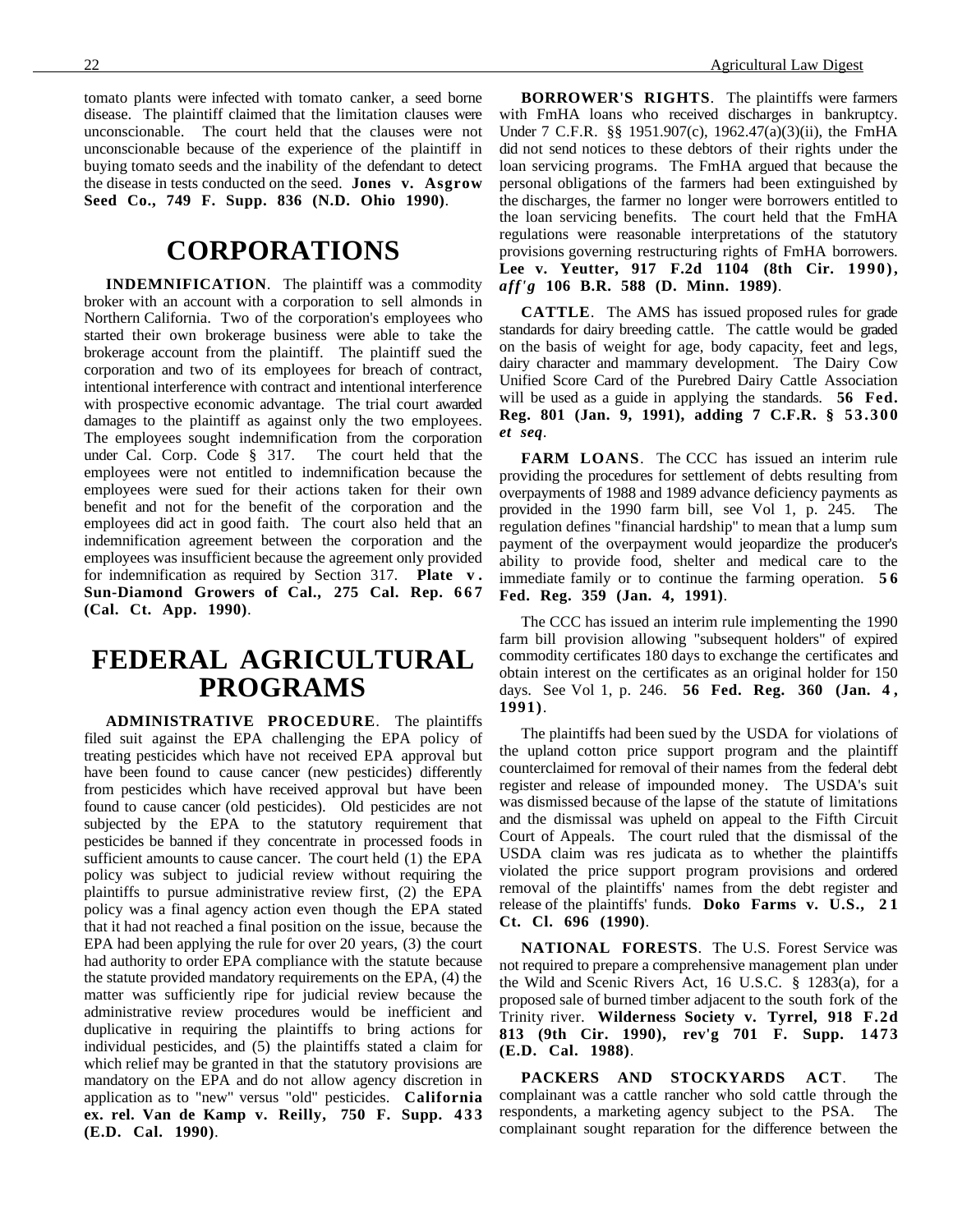price paid for the cattle and the price the respondents said the cattle would be sold for. The Judicial Officer held that because the first shipment of cattle was sold on a consignment basis, the complainant had no expectation of a set price for those cattle. However, on two later shipments, the respondents had told the complainant the arranged price for the cattle. The JO held that the complainant had relied on these representations of price before releasing the cattle for sale and was entitled to receive the difference between the stated price and the amount actually received. **Bain v. Goodman, 47 Agric. Dec. 1417 (1988)**.

**PERISHABLE AGRICULTURAL COMMODI-TIES ACT**. One of the plaintiffs with claims against the defendant's PACA trust moved for summary judgment that all trust funds be paid to the plaintiff because the plaintiff was the first to file its claim against the fund. The court held that where the PACA trust does not hold sufficient funds for all claimants, a pro rata distribution of the funds would be made. Finest Fruits, Inc. v. Korean Produce Corp., 47 **Agric. Dec. 1423 (S.D. N.Y. 1988)**.

The plaintiffs sold potatoes to the defendant who failed to make prompt payment. The plaintiffs sought recovery of PACA trust funds dissipated by the defendant to unsecured creditors. Some of the funds sought were further dissipated to fourth parties. The court held that parties which received PACA trust funds were liable for recovery of those funds if they knew or should have known that the funds were subject to the PACA trust provisions. The court also held that date for determining when the PACA trust fund provisions were violated by the defendant was the date the defendant failed to make timely payment for the potatoes; thus, payments from the PACA trust fund could be recovered if made after that date and the unsecured creditor knew or should have known that the payment violated the PACA trust. **Lyng v. Sam Compton Produce Co., Inc., 47 Agric. Dec. 1427 (1988)**.

**PRICE SUPPORT**. The CCC has adopted as final the support price for milk containing 3.67 percent milkfat at \$10.10 per hundredweight from January 1, 1991 through December 31, 1995. **56 Fed. Reg. 991 (Jan. 10, 1991)**.

**RURAL HOUSING LOANS**. The FmHA has issued proposed rules amending the guaranteed rural housing loan regulations to provide for an interest assistance program, to remove obstacles in guaranteed loan making and to revise the method of guaranteeing loans made by other lenders. **56 Fed. Reg. 202 (Jan. 3, 1991)**.

**STATUTE OF LIMITATIONS**. The FmHA has announced the removal of 7 C.F.R. Part 1927 regarding the use of the federal statute of limitations as a defense in suits on FmHA claims. **56 Fed. Reg. 943 (Jan. 10, 1991)**.

### **FEDERAL ESTATE**

### **AND GIFT TAX**

**ADMINISTRATIVE EXPENSES**. The decedent's estate filed an estate tax return four years and eight months overdue and claimed deductions for interest on the late paid federal and state taxes. The IRS ruled that the interest was deductible even though the expense was incurred as a result of the willful delay in filing and paying the federal estate tax. **Ltr. Rul. 9051002, Sept. 18, 1990**.

**BEQUESTS TO CORPORATIONS**. The decedent owned an interest in a trust established by a predeceased spouse and containing S corporation stock. The decedent exercised a power of appointment over the trust in favor of the decedent's estate to pay taxes, with the remainder of the estate to pass to the S corporation. The IRS ruled that the bequest to the corporation would be treated as a bequest to the individual shareholders. Because the decedent was never an employee or manager of the corporation and never directly owned stock in the corporation, the deemed bequests to the shareholders were not included in the shareholders' or corporation's taxable income. **Ltr. Rul. 9050056, Sept. 19, 1990**.

**DISCLAIMERS**. A trustee attempted to make a disclaimer of the trustee's power to invade corpus for the beneficiary, but the disclaimer was not valid under state law. The IRS ruled that the disclaimer was not effective under federal gift tax law. **Rev. Rul. 90-110, I.R.B. 1990-52, 5**.

The decedent established an intervivos trust to which property from the decedent's estate was added at the decedent's death. The beneficiaries of the trust included the decedent's four adult children with remainders to the decedent's grandchildren if they survive their parents. If no grandchild survived, the trust property passed by the state laws of intestacy. The children proposed to disclaim a portion of their interests in the trust and the grandchildren also proposed to disclaim their interests in the trust. The IRS ruled that the disclaimers of the children were not qualified because some of the disclaimed property would pass to them under the intestacy laws. The IRS also ruled that the disclaimers of the grandchildren would be qualified because made by court appointed guardian ad litem. **Ltr. Rul. 9051007, Sept. 18, 1990**.

**GENERATION SKIPPING TRANSFER TAX**. The decedent's will created a marital trust eligible as QTIP. The trustees of the trust proposed to split the trust into two trusts, each with the same provisions as the first trust. The trustees will make the QTIP election for one of the split trusts and a reverse QTIP election for GSTT purposes. This trust is to receive the entire GSTT exemption amount such that the inclusion ratio is zero. The other trust will have an exclusion ratio of one. The IRS ruled that the split of the trust and allocation of the GSTT exemption was valid. **Ltr. Rul. 9050022, Sept. 14, 1990**.

An irrevocable trust was created before October 21, 1942. The beneficiary disclaimed the power to designate the beneficiaries of the trust and the heirs of the beneficiary also disclaimed their interests in the trust. The IRS ruled that the disclaimers were not transfers subject to gift tax and would not make the trust subject to GSTT. **Ltr. Rul. 9051012, Sept. 20, 1990**.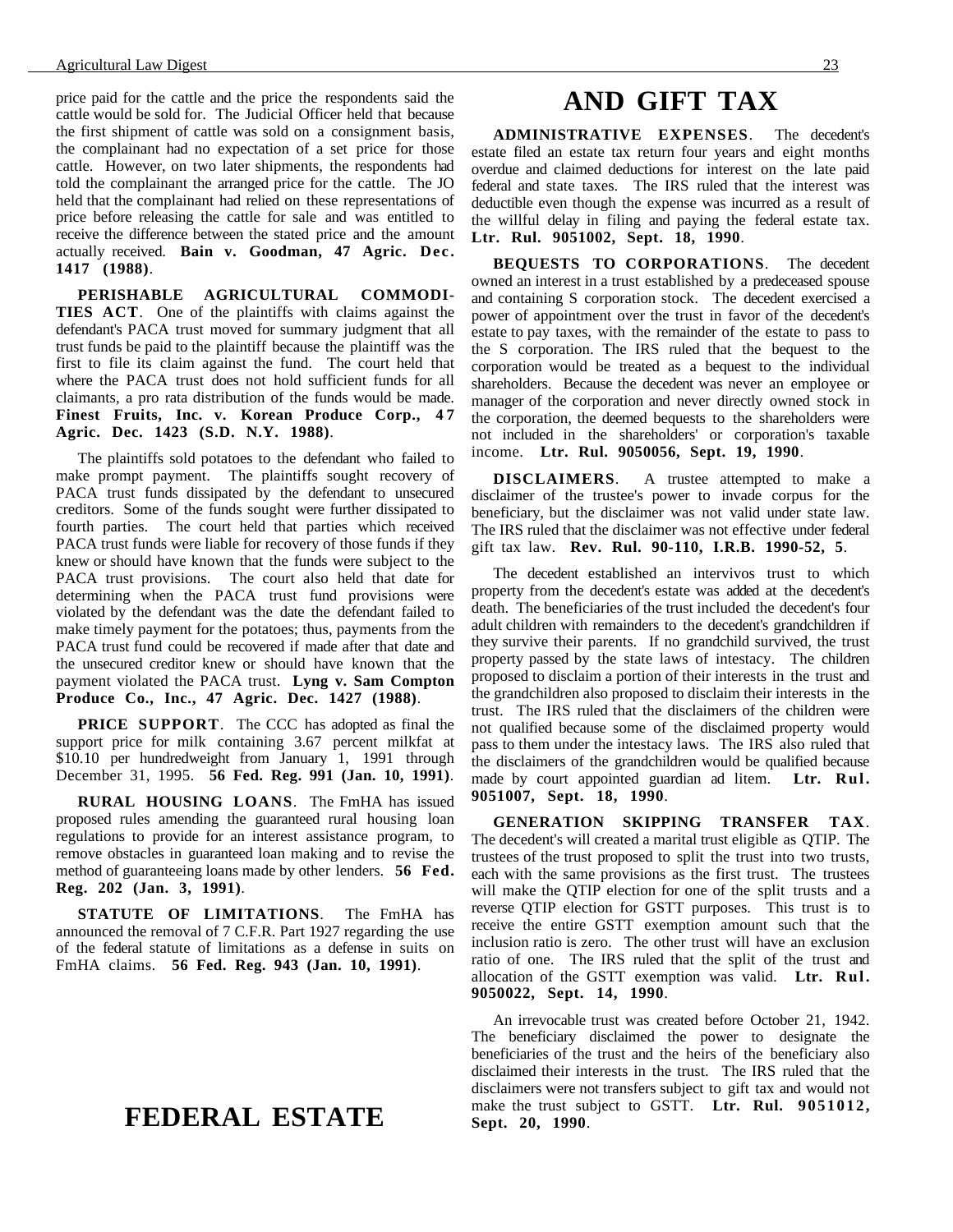Two trusts were established over 35 years ago and the current beneficiary is the grantor's surviving spouse with the remainder interest held by the grantor's children. The trusts are each to be partitioned into two equal trusts to be separately administered under the provisions of the original trusts. The IRS ruled that the income tax items of the assets in the resulting trusts will be the same as the original trusts and no gain or loss or other tax liability will be recognized from the partition of the trusts. In addition, the partition will not subject the resulting trusts to GSTT unless additions are made to the trusts. If the beneficiaries of the trusts waive any right to income distributions from the trusts, such waiver will result in a taxable gift of part of that income to the remainder holders and will constitute additions to the trusts, subjecting the trusts to GSTT. **Ltr. Rul. 9052023, Sept. 28, 1990**.

**GIFTS**. The taxpayer transferred stock in an S corporation to an eight-year trust with the taxpayer as sole beneficiary. If the taxpayer dies more than two years and less than eight years after formation of the trust, the trust corpus reverts to the taxpayer's estate. If the taxpayer dies within two years after or lives more than eight years after creation of the trust, the principal is to be added to a trust for the taxpayer's son. The value of the taxpayer's reversionary interest is more than 5 percent but less than 25 percent of the value of the retained income interest in the trust. The IRS ruled that the transfer of the contingent remainder interest to the son's trust was a taxable gift. The taxpayer's interest in the trust was a qualified trust income interest such that the termination of the taxpayer's interest would not be a gift. **Ltr. Rul. 9050013, Sept. 13, 1990**.

The taxpayers, husband and wife, created five short-term trusts for their children funded with stock in their closely held family corporation. The grantors retained the income interest in the trusts with the entire interests passing to the children upon termination of the trusts. The trustees had the power to reinvest unproductive trust property. The taxpayers argued that the value of the retained interests may be valued using the actuarial tables of Treas. Reg. § 25.2512-5(f) even though the dividends on the stock were small (.2 percent). The IRS argued that because the trustees never intended to reinvest trust property, the value of the retained income interests was zero. The court held that the retained income interests could be valued using the actuarial tables. **O'Reilly v. Comm'r, 95 T.C. No. 46 (1990)**.

**INSURANCE PROCEEDS**. The decedent established an intervivos trust with the spouse and children as beneficiaries. The trustee, a bank, acquired a life insurance policy on the life of the decedent and paid the premiums from funds contributed to the trust by the decedent. Although the beneficiaries had the power to withdraw any contributions to the trust, they never did. The court held that because the decedent did not hold any of the incidents of ownership at death, the proceeds of the policy were not includible in the gross estate. The court rejected the IRS argument that the trustee acted as an agent of the decedent sufficient to constructively give the decedent the incidents of ownership. The court also refused to include the payment of premiums as an incident of ownership. **Est. of Headrick v . Comm'r, 918 F.2d 1263 (6th Cir. 1990),** *aff'g* **93 T.C. 171 (1990)**.

**MARITAL DEDUCTION**. A testamentary trust was established for the surviving spouse which was to be split into two shares to be treated as separate trusts. The marital trust was to receive as much of the residuary estate property as would be necessary to prevent imposition of federal estate tax on the grantor's estate. The surviving spouse was to receive so much of the principal of the trust as was necessary for support and maintenance and all income at least quarterly. A portion of the marital trust, equal to the grantor's GSTT exemption, was allocated to a separate terminable interest trust. The IRS ruled that the marital and terminable interest trusts were eligible QTIP. **Ltr. Rul. 9051022, Sept. 24, 1990**.

A testamentary trust was established for the surviving spouse which was to be split into two shares to be treated as separate trusts. The marital trust was to receive as much of the residuary estate property as would be necessary to prevent imposition of federal estate tax on the grantor's estate. The surviving spouse was to receive so much of the principal of the trust as was necessary for support and maintenance and all income at least quarterly. If S corporation stock became trust property, the stock was to be held in a separate trust eligible as a qualified subchapter S trust (QSST) but otherwise subject to the same provisions as the marital trust. If the QSST trust terminates, the stock is to be distributed to the surviving spouse. The IRS ruled that the marital trust was eligible QTIP. **Ltr. Rul. 9051023, Sept. 24, 1990**.

The decedent's will established a trust funded with distributions from two IRA's, with the annual distributions to be considered as trust income and distributed to the beneficiary, the surviving spouse, when received by the trust. The IRS held that the surviving spouse's interest in the trust was QTIP. **Ltr. Rul. 9052015, Sept. 28, 1990**.

The taxpayer's will provided for the creation of several trusts to be funded by an intervivos trust. An exempt credit shelter trust was to be funded with a fraction of the estate equal to the ratio of total estate tax credits to the value of the residuary estate. The IRS ruled that so long as the trust assets fairly represented the appreciation and depreciation of all assets, the inclusion ratio of the trust was zero. The will also established a marital trust with the surviving spouse as income beneficiary with a general power of appointment over the trust property. The IRS held that this trust was eligible for the marital deduction. The IRS also held that another trust, a QTIP marital trust, was eligible for the marital deduction where the surviving spouse was the income beneficiary and had the right to withdraw up to 5 percent of principal at the end of each trust year. **Ltr. Rul. 9052020, Sept. 28, 1990**.

**TAX LIEN**. The decedent bequeathed a 100 acre homestead to three children but under a state court judgment, the surviving spouse was held to be entitled to live on the property for life. The IRS held a valid lien against the decedent's property for unpaid federal estate tax and sought foreclosure and sale of the 100 acres to pay the taxes. The court held that the property could be sold and that the surviving spouse was entitled to the proceeds equal to the value of the life estate in the homestead. **U.S. v. Blakeman, 750 F . Supp. 216 (N.D. Tex. 1990)**.

**TRANSFERS WITH RETAINED INTERESTS**. A shareholder in an S corporation received a note from the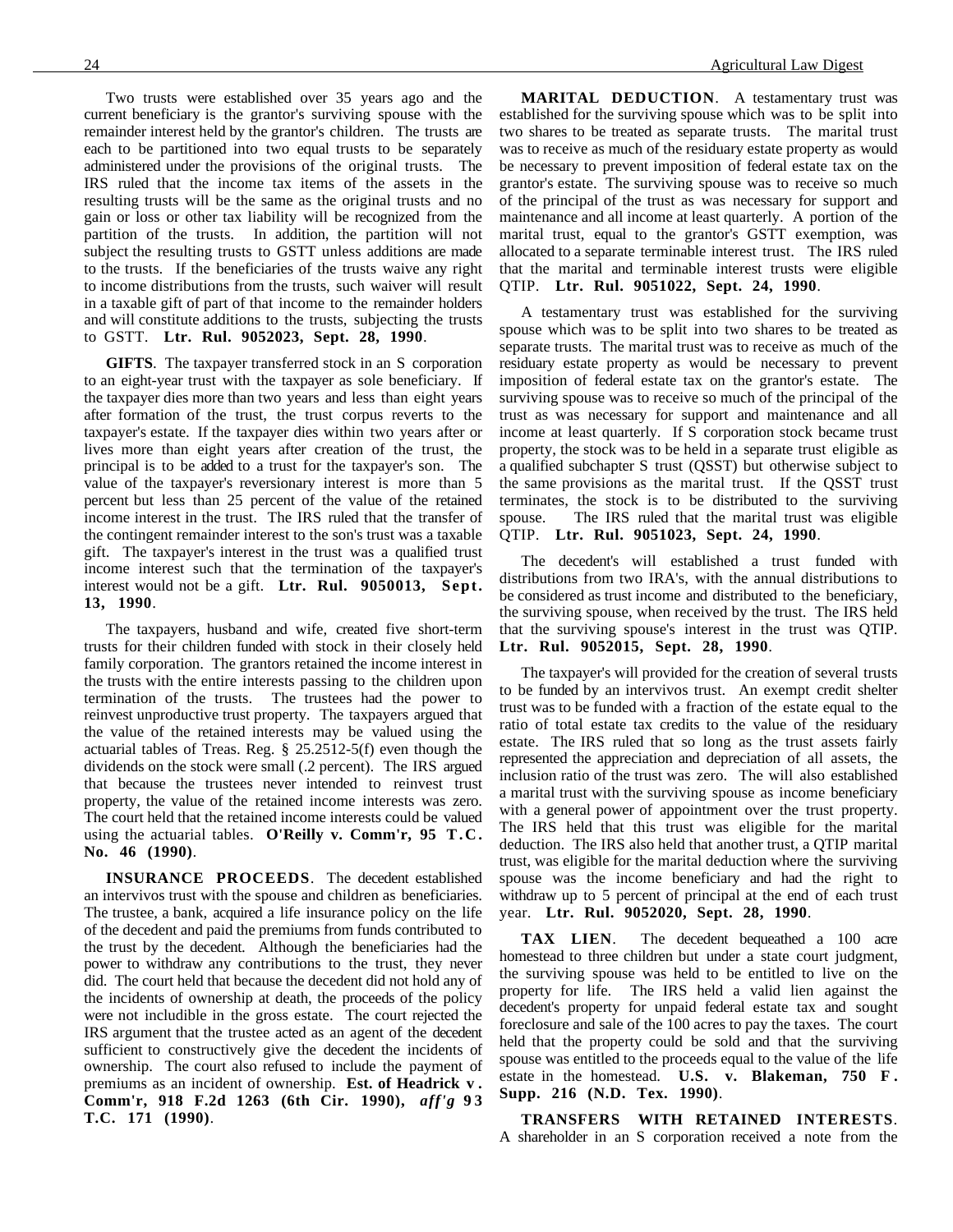corporation for money the shareholder loaned to the corporation. The note was payable on a date certain and accrued interest at the prime rate plus 1 percent. The note was subordinated to the claims of a bank against the corporation. The shareholder transferred a portion of the note to an irrevocable trust for the shareholder's grandchildren. The IRS ruled that the note was qualified debt and would not be included in the shareholder's gross estate under Section 2036(c). Note: Section 2036(c) was repealed by RRA 1990. **Ltr. Rul. 9050042, Sept. 1 8 , 1990**.

The taxpayer, aged 62, established a ten-year trust with the taxpayer as income beneficiary. If the taxpayer died before the termination of the trust, the trust property passed to the taxpayer's estate, and if the trust terminated at the end of ten years, the property passed to the taxpayer's children or issue. The IRS ruled that the establishment of the trust was a completed gift of the remainder interests and the taxpayer's interest in the trust was a qualified trust income interest not includible in the taxpayer's gross estate. **Ltr. Rul. 9052011, Sept. 27, 1990**.

The taxpayer, aged 78, established a five-year trust with the taxpayer as income beneficiary. If the taxpayer died within two years, the trust corpus passed to the taxpayer's children. If the taxpayer died in the last three years of the trust, the corpus passed to the taxpayer's estate. The taxpayer had the power to require the trustee to convert unproductive property into productive property. The IRS ruled that the transfer of property to the trust was a completed gift of the remainder interest. In addition, each year that the taxpayer failed to require the trustee to convert unproductive property, the lost income would be a taxable gift. The IRS ruled that the taxpayer's interest in the trust was a qualified trust income interest and the trust property would not be included in the taxpayer's gross estate if the taxpayer survived the trust. **Ltr. Rul. 9052031, Sept. 28, 1990**.

The grantors established two ten-year trusts with the grantors as income beneficiaries. If the grantors survived the trust, the trust corpus passed to the grantors' children. If the grantors died before the ten-years expire, the corpus passed according to appointments made by the grantors. The grantors had the power to require the trust to convert unproductive assets to productive assets. The IRS ruled that the transfers to the trusts were completed gifts of the remainder interests. Each year that the taxpayer failed to require the trustee to convert unproductive property, the lost income would be a taxable gift. The IRS ruled that the taxpayer's interest in the trust was a qualified trust income interest and the trust property would not be included in the taxpayer's gross estate if the taxpayer survived the trust. **Ltr. Rul. 9052050, Oct. 3, 1990**.

**VALUATION**. The decedent's will bequeathed 51 percent of the stock in the decedent's corporation to a trust for the decedent's son, with 49 percent passing to a marital trust for the surviving spouse. The trustees of both trusts were the surviving spouse, a child from the decedent's previous marriage and a bank. The IRS ruled that the surviving spouse's share of stock was entitled to a minority discount. **Ltr. Rul. 9050004, Aug. 31, 1990**.

# **FEDERAL INCOME TAXATION**

**ACCOUNTING METHOD**. The IRS has issued temporary regulations providing guidance for C corporations, partnerships with a C corporation as a partner, and tax shelters who fail to change from the cash method under I.R.C. § 448. Taxpayers subject to the accounting method change have until July 8, 1991 to file amended returns reflecting the proper accounting method. After that date, taxpayers must comply with the general method change requirements of Treas. Reg. § 1.446-1(e)(3). **56 Fed. Reg. 485 (Jan. 7, 1991), amending Temp. Treas. Reg. § 1.448-1T**.

**DEPRECIATION.** One of three conventions applies to depreciable property placed in service on an item-by-item basis after July 31, 1986, to determine what time during the taxable year the property was placed in service, disposed of or retired. A half-year convention applies to three, five, seven, ten, 15 and 20 year property, permitting a half-year of depreciation the year the property is placed in service or removed from service, unless already depreciated out. Under proposed regulations, property subject to the half-year convention when placed in service must be treated as subject to the half-year convention when disposed of or retired. **Prop. Treas. Reg. § 1.168(d)-1(c).** If property subject to a half-year convention is acquired and disposed of in the same taxable year, no depreciation is allowable since the property is treated as placed in service and disposed of on the same date. **Prop. Treas. Reg. § 1.168(d)-1(b)(3)(ii)**.

If more than 40 percent of the aggregate basis of property placed in service during a taxable year (other than residential rental property, nonresidential real property and property disposed of later in the same taxable year) is placed in service during the last three months of the taxable year, a mid-quarter convention applies to all property placed in service during the taxable year (other than residential rental property and nonresidential real property). I.R.C. § 168(d)(3). For purposes of the 40 percent test, the aggregate basis of property placed in service does not include the basis of property to which Section 168 does not apply but does include the basis of "listed property". **Prop. Treas. Reg. § 1.168(d)-1(b).** In determining the "basis" of property for purposes of the 40 percent test, any expense method depreciation to be claimed is subtracted and any personal use of the property is reflected in the calculation. **Prop. Treas. Reg. § 1.168(d)-1(b)(4).**

Property placed in service and disposed of in the same taxable year is disregarded for purposes of the 40 percent test. I.R.C. § 168(d)(3)(ii). However, property placed in service and disposed of in the same taxable year may be entitled to depreciation if the mid-quarter convention rules apply to that property. **Prop. Treas. Reg. § 1.168(d)-1(b)(3).**

The 40 percent test is applied at the partnership or S corporation level unless the entity was formed or availed of for the principal purpose of using or avoiding the application of the mid-quarter convention. **Prop. Treas. Reg. § 1.168(d)- 1(b)(6).** Property subject to the mid-quarter convention when placed in service is subject to the mid-quarter convention when disposed of or retired. **Prop. Treas. Reg. § 1.168(d)- 1(c).**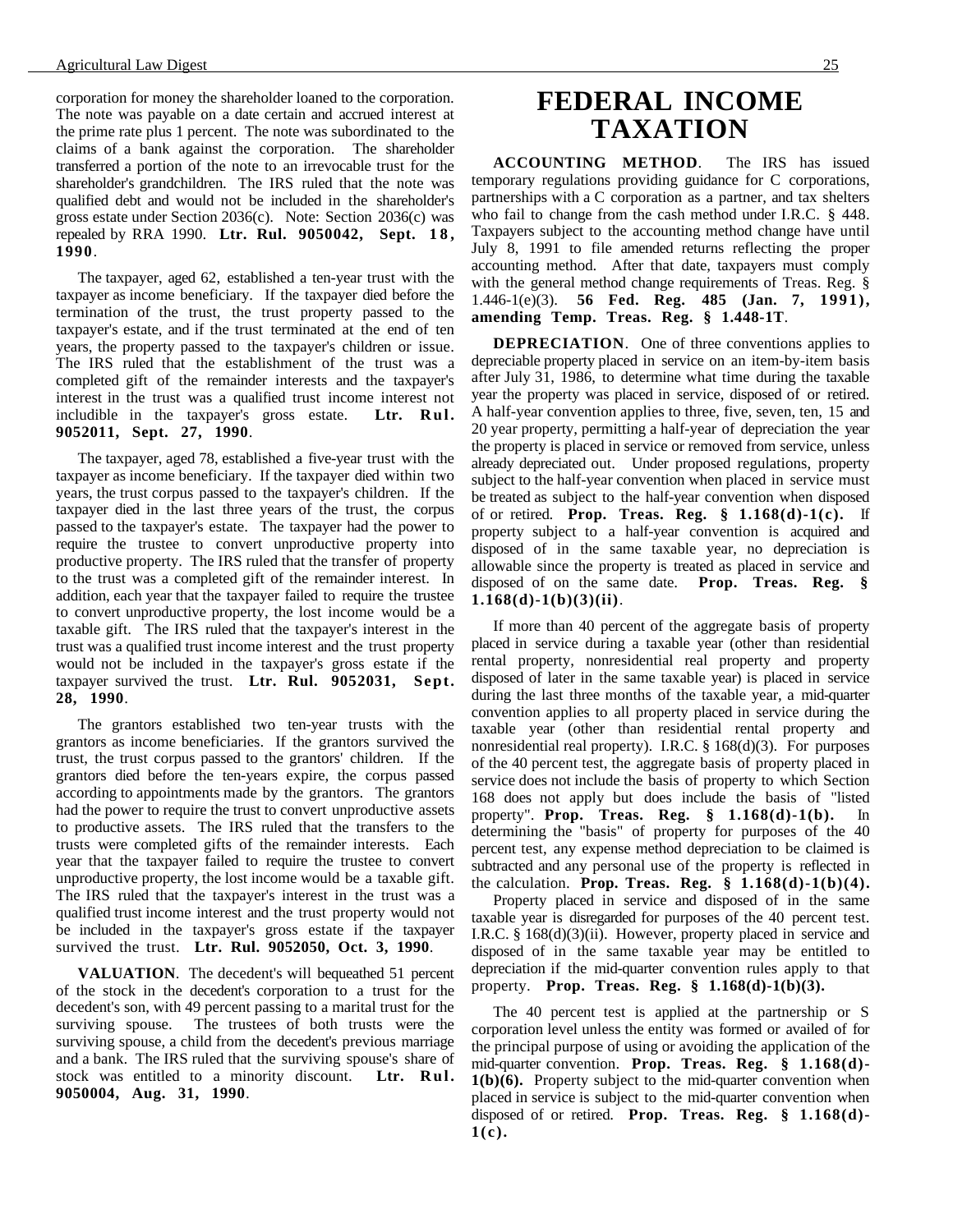Where depreciable property, other than residential rental property and nonresidential real property, is placed in service in the same year that the property is transferred to an entity under a tax-free transfer (such as a contribution to a partnership or corporation), the 40 percent test is applied by treating the transferred property as placed in service by the transferee on the date of transfer but is not included in the 40 percent test for the transferor's depreciation purposes. **Prop. Treas. Reg. § 1.168(d)-1(b)(7).** However, in applying the applicable convention, the recovery period begins on the date, as determined by the applicable convention, the property was placed in service by the transferor. **55 Fed. Reg. 53571 (Dec. 31, 1990), adding Prop. Treas. Reg. § 1.168(d)-1**.

**IRA'S**. The taxpayer had funded an IRA with a rollover distribution from an employee retirement plan. The taxpayer was to receive payments from the IRA amortized over the taxpayer's life expectancy as determined under Treas. Reg. § 1.72-9 with an interest rate of 10.6 percent. The IRS ruled that the payments were substantially equal periodic payments not subject to the 10 percent tax imposed on early IRA distributions under Section 72(t)(1). **Ltr. Rul. 9050046, Sept. 18, 1990**.

**LIKE-KIND EXCHANGES**. A partnership owned leased fee interests in improved industrial zone real property which was the subject of governmental condemnation. The IRS ruled that the acquisition of fee simple or long-term (more than 30 years) leases with the proceeds of the condemnation was eligible for like-kind exchange treatment so long as none of the proceeds represented compensation for the partnership's interest in the improvements. **Ltr. Rul. 9049011, Sept. 6 , 1990**.

#### **PARTNERSHIPS**

ADMINISTRATIVE ADJUSTMENTS. The partnership audit and litigation procedures applied to a partnership where the only evidence of the partnership's existence before 1982 was a partnership agreement and application for taxpayer identification number. The IRS claim that the partnership was a sham did not affect the application of the procedures. **Consolidated Cable, Ltd. v. Comm'r, T.C. Memo. 1990-657**.

The Tax Court held that it did not have jurisdiction over a refund suit involving a redetermination of assessments made against limited partners as a result of a final partnership administrative adjustment or a redetermination of interest on a substantial understatement of tax. **English v. Comm'r, T.C. Memo. 1990-662**.

#### **S CORPORATIONS**

AUDIT PROCEDURES. An S corporation with three shareholders was held not exempt from the unified audit and litigation rules before the regulations were issued allowing such an exemption. The corporation's largest shareholder was the tax matters person in absence of a designation by the corporation. **Twenty-Three Nineteen Creekside, Inc. v. Comm'r, T.C. Memo. 1990-649**.

NUMBER OF SHAREHOLDERS. An S corporation had 31 qualified subchapter S trusts as shareholders with some of the beneficiaries as spouses of beneficiaries of other QSST trusts. One individual shareholder created three more QSST's. The IRS ruled that married beneficiaries of separate QSST's would be considered as one shareholder. **Ltr. Rul. 9052048, Oct. 3, 1990**.

PARTNERSHIP INTERESTS. A corporation liquidated its subsidiary and elected to be an S corporation. The corporation then transferred the assets of the liquidated subsidiary to a partnership in exchange for a general partnership interest, with another S corporation as another general partner. The IRS ruled that both corporations could retain their S corporation status because the partnership was formed for valid business reasons other than circumventing the S corporation rules. **Ltr. Rul. 9050021, Sept. 14, 1990**.

RE-ELECTION. An S corporation revoked its S corporation election in January 1990 and the shareholders sold all of their stock to unrelated persons. In March 1990, the new shareholders requested permission to make a new S corporation election effective on January 1, 1991. The IRS granted the request. **Ltr. Rul. 9050050, Sept. 19, 1990**.

TERMINATION. The IRS waived as inadvertent the termination of a corporation's S status when the transfer of a corporate asset to an inactive subsidiary resulted in gross income for the subsidiary and the corporation distributed the stock of the subsidiary to the shareholders upon learning of the effect on S corporation status. **Ltr. Rul. 9050020, Sept. 14, 1990**.

The IRS waived as inadvertent the termination of a corporation's S status when trusts holding stock failed to make the election to be treated as qualified subchapter S trusts but filed the elections as soon as the failure was discovered. **Ltr. Rul. 9052005, Sept. 26, 1990**.

The IRS waived as inadvertent the termination of a corporation's S status when the beneficiary of a trust owning stock did not sign, as a beneficiary, the election for the trust to be treated as QSST but only signed as trustee and the corporation had passive investment income in excess of 25 percent of gross receipts while the corporation had C corporation earnings and profits. **Ltr. Rul. 9052006, Sept. 26, 1990**.

**WITHHOLDING TAXES**. The IRS has issued proposed regulations governing the manner in which employers are to compute deposit liability at the end of a deposit period and implementing new Section 6302(g) concerning the acceleration of the deposit due date of employment taxes of \$100,000 or more. **56 Fed. Reg. 395 (Jan. 4, 1991)**.

### **LANDLORD AND TENANT**

**DAMAGES**. The plaintiffs were lessors of farm land who claimed that the defendant tenants failed to sign the ten year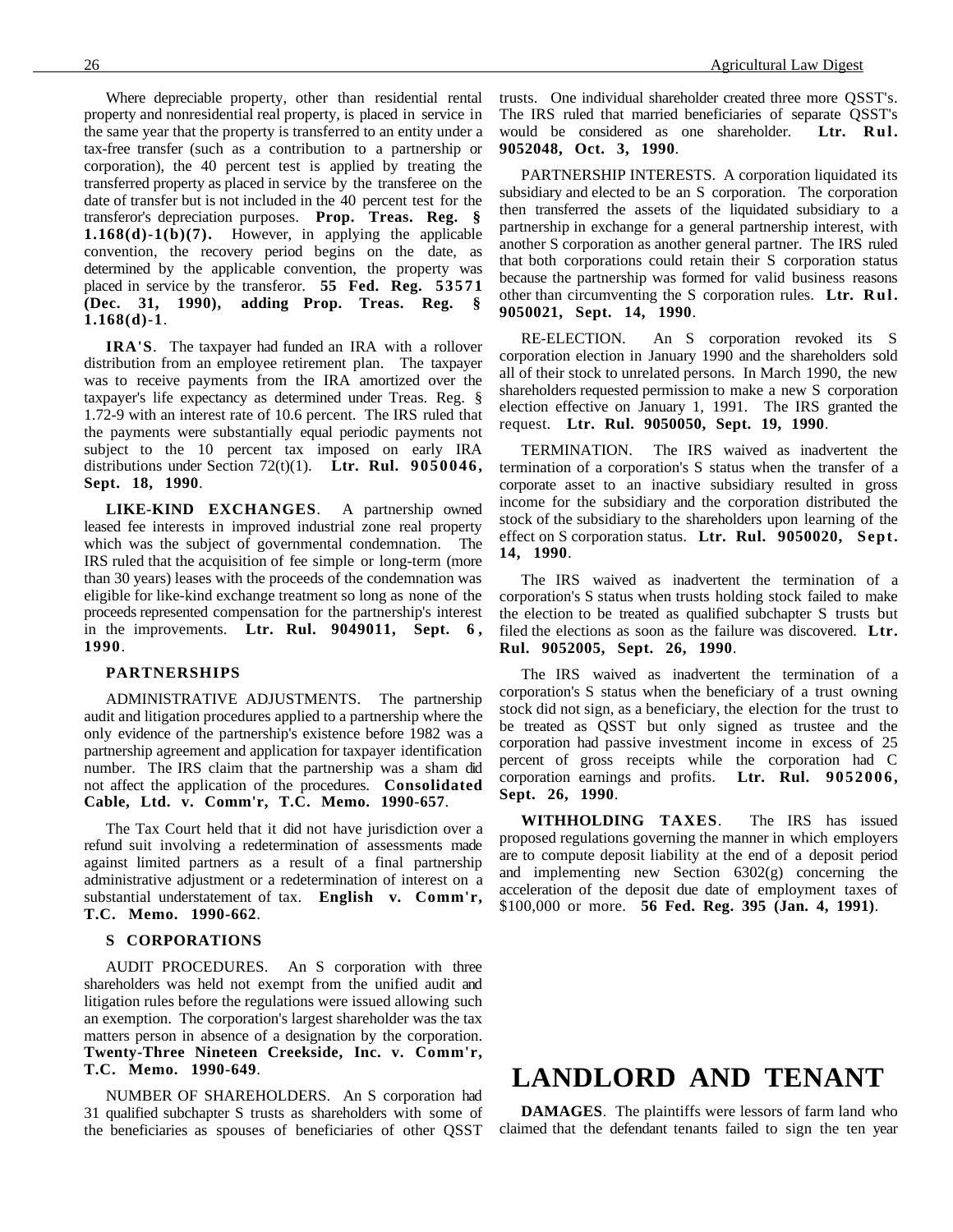lease under which the parties had been operating for several years. The lessors then enrolled the land in the federal Conservation Reserve Program and the tenants were required to plow up 83 acres of pubescent wheat grass seed in order to remain qualified for federal farm program payments. The court held that the tenants' damages awarded would not be reduced because the tenants could have plowed up other fields which would have produced less loss where the trial court had substantial credible evidence to support its holding that the tenants did not fail to mitigate their damages. **Fordyce v . Musick, 800 P.2d 1045 (Mont. 1990)**.

### **NEGLIGENCE**

**RECREATIONAL USE**. The plaintiff was injured on the defendants' land while attending a hayride organized by the defendants' son and paid for by the employer of the plaintiff and the defendants' son. The court held that a hayride was a recreational activity included in the Illinois Recreational Use of Land and Water Areas Act, Ill. Rev. Stat. ch 70, ¶ 31 *et seq*.), which provides that a landowner owes no duty to keep the premises safe for use by a person for recreational purposes. **Lane v. Titchenel, 562 N.E.2d 1194 (Ill. Ct. App. 1990)**.

# **SECURED TRANSACTIONS**

**PURCHASE MONEY SECURITY INTEREST**. The defendant had granted a bank a security interest in the defendant's farm land and other property. The defendant purchased some cattle under a contract providing that title to the cattle would not pass until any payment check had cleared. The defendant obtained a loan from a third party to purchase the cattle and the third party filed its security interest within 20 days of the defendant's receiving title to the cattle but more than 20 days after the defendant had received possession of the cattle. The court held that the purchase money security interest in the cattle held priority over the bank's security interest, under Ill. Rev. Stat. ch 26, ¶¶ 9-107, 9-312(4), because the security interest was filed within 20 days after the defendant had received title to the cattle. **DeKalb Bank v. Purdy, 562 N.E.2d 1223 (Ill. Ct. App. 1990)**.

### **STATE TAXATION**

SALE OF AGRICULTURAL LAND. The taxpayers sold 3.75 acres of land, .75 acres of which was assessed as agricultural land and caused the taxpayers to be assessed a penalty tax under the Agricultural Land Transfer Tax (ALTT) on the sale price less the cash value of the non-agricultural land and improvements. The taxpayers objected to the calculation method of the taxable portion of the sale price as violating due process and equal protection. The court held that the calculation method did not violate due process because the subtraction of the full cash value of the nonagricultural property would leave only the full cash value of the agricultural property subject to tax. The fact that the tax could also have been calculated on the fair market value of the agricultural land did not mean that the calculation method used violated due process. The court also

held that the calculation method did not violate the equal protection clause because the taxpayers did not show any discrimination or intentional systematic undervaluation of a class of property. **Supervisor of Assessments v . Scheidt, 582 A.2d 563 (Md. Ct. App. 1990)**.

### **TRUSTS AND ESTATES**

**EQUITABLE CONVERSION**. In the decedent's will, 29 acres of land and all personal property were bequeathed to the decedent's surviving spouse with all remaining real property passing to the decedent's children. In 1987, the decedent appointed an attorney as attorney-in-fact under a durable power of attorney. In early 1988, the decedent was injured in and accident an remained comatose until death six months later. During the decedent's illness, the attorney-in-fact sold the decedent's farm on installment contract which remained outstanding at the decedent's death. The court held that the sale of the farm on contract did not convert the property to personal property under the equitable conversion doctrine codified in Ind. Code § 29-1-13-6 because the decedent did not personally sell the farm. **Funk v. Funk, 563 N.E.2d 127 (Ind. Ct. App. 1990)**.

### **CITATION UPDATE**

**Chilingirian v. Comm'r, 918 F.2d 1251 (6th Cir. 1990),** *aff'g* **T.C. Memo. 1986-463** (discharge of indebtedness), see p. 5 *supra*.

### **NEW PUBLICATIONS**

Neil E. Harl, **The Farm Debt Crisis of the 1980s**, Iowa State University Press, 1990. The book provides a personal account of the economic and political forces which created and eventually worked to alleviate the farm debt crisis. The book may be ordered from Iowa State University Press, 2121 State Ave., Ames, Iowa, 50010, \$24.95 plus \$2.00 shipping (Iowa residents add sales tax).